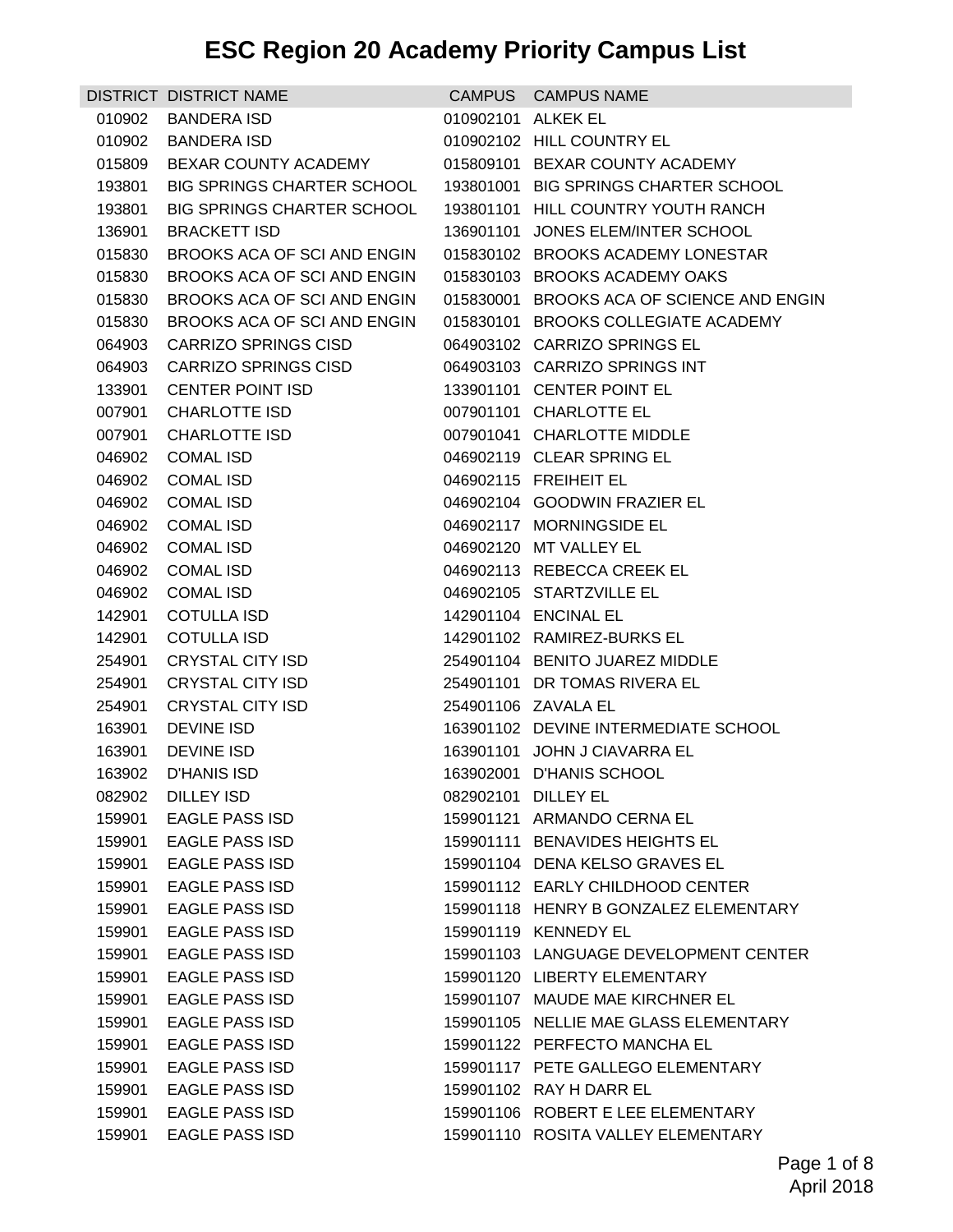|        | DISTRICT DISTRICT NAME       |                   | CAMPUS CAMPUS NAME                        |
|--------|------------------------------|-------------------|-------------------------------------------|
| 159901 | EAGLE PASS ISD               |                   | 159901116 ROSITA VALLEY LITERACY ACADEMY  |
|        | 159901 EAGLE PASS ISD        |                   | 159901115 SAM HOUSTON ELEMENTARY          |
| 159901 | <b>EAGLE PASS ISD</b>        |                   | 159901109 SAN LUIS ELEMENTARY             |
| 159901 | EAGLE PASS ISD               |                   | 159901113 SECO MINES ELEMENTARY           |
| 015911 | EAST CENTRAL ISD             |                   | 015911102 HARMONY EL                      |
| 015911 | <b>EAST CENTRAL ISD</b>      |                   | 015911106 HIGHLAND FOREST EL              |
| 015911 | EAST CENTRAL ISD             |                   | 015911101 JOHN GLENN EL                   |
| 015911 | EAST CENTRAL ISD             |                   | 015911041 OAK CREST INT                   |
| 015911 | EAST CENTRAL ISD             |                   | 015911103 PECAN VALLEY EL                 |
|        | 015911 EAST CENTRAL ISD      |                   | 015911042 SALADO INT                      |
| 015911 | <b>EAST CENTRAL ISD</b>      |                   | 015911104 SINCLAIR EL                     |
| 015905 | EDGEWOOD ISD                 |                   | 015905106 ALONSO S PERALES EL             |
| 015905 | EDGEWOOD ISD                 | 015905126 EL DAEP |                                           |
| 015905 | EDGEWOOD ISD                 |                   | 015905108 GARDENDALE EL                   |
| 015905 | EDGEWOOD ISD                 |                   | 015905117 H B GONZALEZ EL                 |
| 015905 | EDGEWOOD ISD                 |                   | 015905109 L B JOHNSON EL                  |
| 015905 | EDGEWOOD ISD                 |                   | 015905110 LAS PALMAS EL                   |
| 015905 | EDGEWOOD ISD                 |                   | 015905112 LOMA PARK EL                    |
| 015905 | EDGEWOOD ISD                 |                   | 015905113 ROOSEVELT EL                    |
| 015905 | EDGEWOOD ISD                 |                   | 015905104 ROY CISNEROS EL                 |
| 015905 | EDGEWOOD ISD                 |                   | 015905114 STAFFORD EL                     |
| 015905 | EDGEWOOD ISD                 |                   | 015905116 WINSTON EL                      |
| 247901 | <b>FLORESVILLE ISD</b>       |                   | 247901002 FLORESVILLE ALTER CTR           |
| 247901 | <b>FLORESVILLE ISD</b>       |                   | 247901104 NORTH EL                        |
| 247901 | <b>FLORESVILLE ISD</b>       |                   | 247901106 SOUTH EL                        |
| 015802 | <b>GEORGE GERVIN ACADEMY</b> |                   | 015802001 GEORGE GERVIN ACADEMY           |
| 015904 | <b>HARLANDALE ISD</b>        |                   | 015904102 BELLAIRE EL                     |
| 015904 | HARLANDALE ISD               |                   | 015904101 CARROLL BELL EL                 |
| 015904 | <b>HARLANDALE ISD</b>        |                   | 015904103 COLLIER EL                      |
| 015904 | <b>HARLANDALE ISD</b>        |                   | 015904104 COLUMBIA HEIGHTS EL             |
| 015904 | <b>HARLANDALE ISD</b>        |                   | 015904116 E H GILBERT EL                  |
| 015904 | <b>HARLANDALE ISD</b>        |                   | 015904107 GILLETTE EL                     |
| 015904 | <b>HARLANDALE ISD</b>        |                   | 015904108 H W SCHULZE EL                  |
|        | 015904 HARLANDALE ISD        |                   | 015904109 MORRILL EL                      |
| 015904 | HARLANDALE ISD               |                   | 015904110 RAYBURN EL                      |
|        | 015904 HARLANDALE ISD        |                   | 015904105 STONEWALL/FLANDERS EL           |
| 015904 | <b>HARLANDALE ISD</b>        |                   | 015904106 V M ADAMS EL                    |
| 015904 | <b>HARLANDALE ISD</b>        |                   | 015904113 VESTAL EL                       |
|        | 015904 HARLANDALE ISD        |                   | 015904114 WRIGHT EL                       |
| 015828 | HARMONY SCI ACAD (SAN ANT)   |                   | 015828006 HARMONY SCH OF EXCEL - SAN ANTO |
| 015828 | HARMONY SCI ACAD (SAN ANT)   |                   | 015828002 HARMONY SCH OF INNOV - SAN ANTO |
| 015815 | <b>HERITAGE ACADEMY</b>      |                   | 015815104 HERITAGE ACA OF SAN ANTONIO     |
| 015815 | HERITAGE ACADEMY             |                   | 015815001 HERITAGE ACA OF WINDCREST       |
| 163904 | <b>HONDO ISD</b>             |                   | 163904102 MEYER EL                        |
| 163904 | <b>HONDO ISD</b>             |                   | 163904105 NEWELL E WOOLLS INT             |
| 133902 | <b>HUNT ISD</b>              |                   | 133902101 HUNT SCHOOL                     |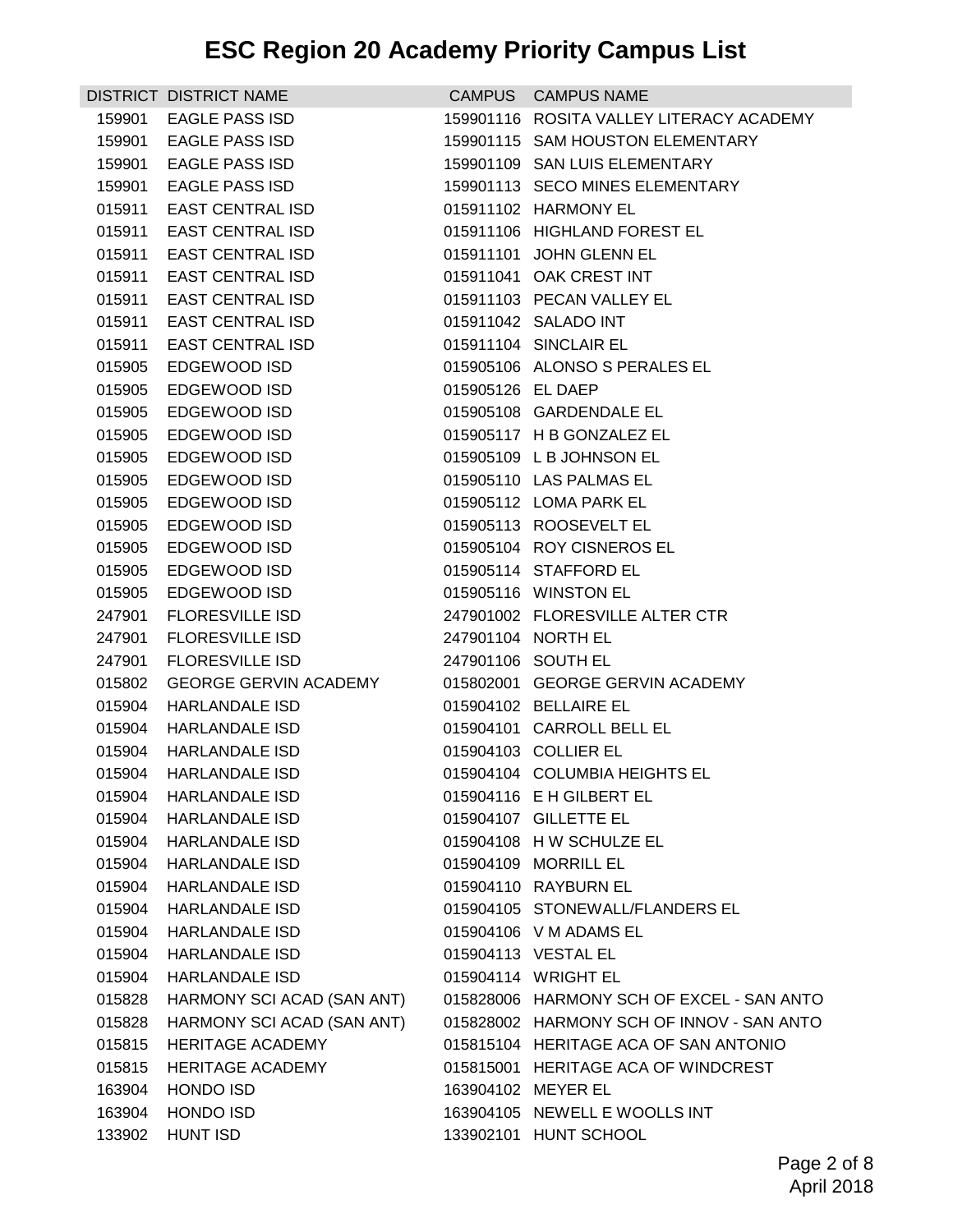|                  | DISTRICT DISTRICT NAME                                   |                    | CAMPUS CAMPUS NAME                                                    |
|------------------|----------------------------------------------------------|--------------------|-----------------------------------------------------------------------|
| 108807           | <b>IDEA PUBLIC SCHOOLS</b>                               |                    | 108807128 IDEA BRACKENRIDGE ACADEMY                                   |
| 108807           | <b>IDEA PUBLIC SCHOOLS</b>                               |                    | 108807120 IDEA CARVER ACADEMY                                         |
| 108807           | <b>IDEA PUBLIC SCHOOLS</b>                               |                    | 108807124 IDEA EASTSIDE ACADEMY                                       |
| 108807           | <b>IDEA PUBLIC SCHOOLS</b>                               |                    | 108807129 IDEA EWING HALSELL ACADEMY                                  |
| 108807           | <b>IDEA PUBLIC SCHOOLS</b>                               |                    | 108807125 IDEA JUDSON ACADEMY                                         |
| 108807           | <b>IDEA PUBLIC SCHOOLS</b>                               |                    | 108807126 IDEA MAYS ACADEMY                                           |
| 108807<br>108807 | <b>IDEA PUBLIC SCHOOLS</b><br><b>IDEA PUBLIC SCHOOLS</b> |                    | 108807122 IDEA MONTERREY PARK ACADEMY<br>108807127 IDEA NAJIM ACADEMY |
| 108807           | <b>IDEA PUBLIC SCHOOLS</b>                               |                    | 108807121 IDEA SOUTH FLORES ACADEMY                                   |
| 108807           | <b>IDEA PUBLIC SCHOOLS</b>                               |                    | 108807123 IDEA WALZEM ACADEMY                                         |
| 133904           | <b>INGRAM ISD</b>                                        |                    | 133904101 INGRAM EL                                                   |
| 007902           | JOURDANTON ISD                                           |                    | 007902101 JOURDANTON EL                                               |
| 015822           | <b>JUBILEE ACADEMIES</b>                                 |                    | 015822004 JUBILEE - LAKE VIEW UNIVERSITY PRE                          |
| 015822           | <b>JUBILEE ACADEMIES</b>                                 |                    | 015822002 JUBILEE HIGHLAND HILLS                                      |
| 015822           | <b>JUBILEE ACADEMIES</b>                                 |                    | 015822005 JUBILEE HIGHLAND PARK                                       |
| 015822           | <b>JUBILEE ACADEMIES</b>                                 |                    | 015822001 JUBILEE SAN ANTONIO                                         |
| 015916           | <b>JUDSON ISD</b>                                        |                    | 015916112 CANDLEWOOD EL                                               |
| 015916           | <b>JUDSON ISD</b>                                        |                    | 015916101 CONVERSE EL                                                 |
| 015916           | <b>JUDSON ISD</b>                                        |                    | 015916119 COPPERFIELD EL                                              |
| 015916           | <b>JUDSON ISD</b>                                        |                    | 015916104 CORONADO VILLAGE EL                                         |
| 015916           | <b>JUDSON ISD</b>                                        |                    | 015916106 CRESTVIEW EL                                                |
| 015916           | <b>JUDSON ISD</b>                                        |                    | 015916103 ED FRANZ EL                                                 |
| 015916           | <b>JUDSON ISD</b>                                        | 015916113 ELOLF EL |                                                                       |
| 015916           | <b>JUDSON ISD</b>                                        |                    | 015916102 HOPKINS EL                                                  |
| 015916           | <b>JUDSON ISD</b>                                        |                    | 015916117 JAMES L MASTERS                                             |
| 015916           | <b>JUDSON ISD</b>                                        |                    | 015916115 MARY LOU HARTMAN                                            |
| 015916           | <b>JUDSON ISD</b>                                        |                    | 015916111 MILLER POINT EL                                             |
| 015916           | <b>JUDSON ISD</b>                                        |                    | 015916109 OLYMPIA EL                                                  |
| 015916           | <b>JUDSON ISD</b>                                        |                    | 015916105 PARK VILLAGE EL                                             |
| 015916           | <b>JUDSON ISD</b>                                        |                    | 015916116 RICARDO SALINAS EL                                          |
| 015916           | <b>JUDSON ISD</b>                                        |                    | 015916110 SPRING MEADOWS EL                                           |
| 015916           | <b>JUDSON ISD</b>                                        |                    | 015916114 WILLIAM PASCHALL EL                                         |
| 015916           | <b>JUDSON ISD</b>                                        |                    | 015916107 WOODLAKE EL                                                 |
| 133903           | <b>KERRVILLE ISD</b>                                     |                    | 133903101 DANIELS EL                                                  |
| 133903           | <b>KERRVILLE ISD</b>                                     |                    | 133903109 FRED H TALLY EL                                             |
| 133903           | <b>KERRVILLE ISD</b>                                     |                    | 133903103 NIMITZ EL                                                   |
| 133903           | <b>KERRVILLE ISD</b>                                     |                    | 133903102 STARKEY EL                                                  |
| 015826           | <b>KIPP SAN ANTONIO</b>                                  |                    | 015826041 KIPP ASPIRE ACADEMY                                         |
| 015826           | KIPP SAN ANTONIO                                         |                    | 015826042 KIPP CAMINO ACADEMY                                         |
| 015826           | KIPP SAN ANTONIO                                         |                    | 015826102 KIPP ESPERANZA DUAL LANG ACA                                |
| 015826           | KIPP SAN ANTONIO                                         |                    | 015826043 KIPP PODER ACADEMY                                          |
| 015826           | KIPP SAN ANTONIO                                         |                    | 015826101 KIPP UN MUNDO DUAL LANG ACA                                 |
|                  | LA PRYOR ISD                                             |                    | 254902101 LA PRYOR EL                                                 |
| 254902           | <b>LEAKEY ISD</b>                                        |                    | 193902001 LEAKEY SCHOOL                                               |
| 193902           |                                                          |                    |                                                                       |
| 015825           | LIGHTHOUSE CHARTER SCHOOL                                |                    | 015825101 LIGHTHOUSE CHARTER SCHOOL                                   |
| 015825           | LIGHTHOUSE CHARTER SCHOOL                                |                    | 015825001 LIGHTHOUSE CHARTER SCH - B CAMP                             |
| 007904           | LYTLE ISD                                                | 007904101 LYTLE EL |                                                                       |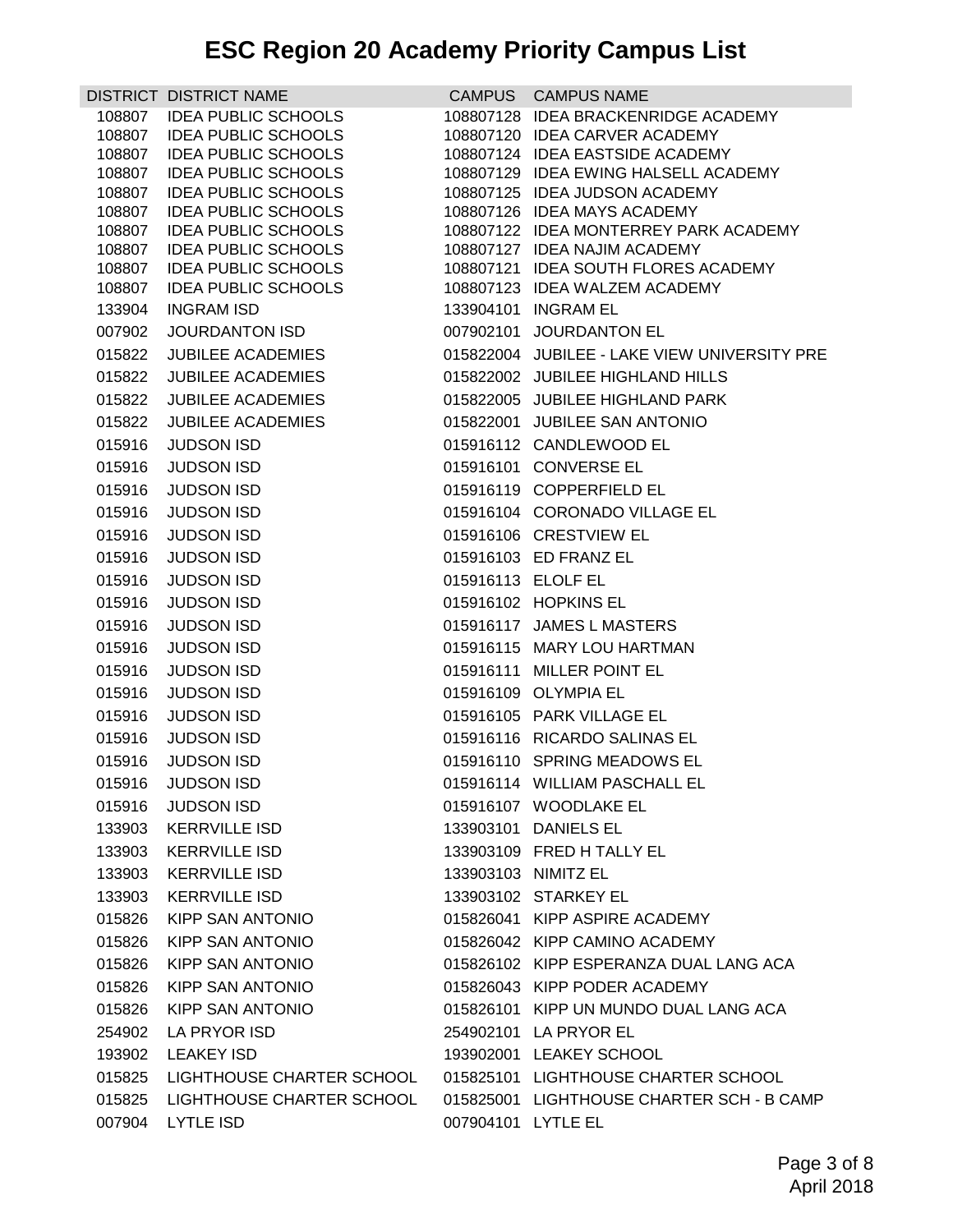|                  | DISTRICT DISTRICT NAME                  |                    | CAMPUS CAMPUS NAME                               |
|------------------|-----------------------------------------|--------------------|--------------------------------------------------|
| 007904           | <b>LYTLE ISD</b>                        |                    | 007904103 LYTLE PRIMARY SCHOOL                   |
| 094904           | MARION ISD                              |                    | 094904101 NORMA KRUEGER EL                       |
| 094904           | MARION ISD                              |                    | 094904102 NORMA KRUEGER EL/BERT KARR CAMP        |
| 130801           | MEADOWLAND CHAR DISTRICT                |                    | 130801002 LAKES ACADEMY                          |
| 130801           | MEADOWLAND CHAR DISTRICT                |                    | 130801001 OAKS ACADEMY                           |
| 010901           | <b>MEDINA ISD</b>                       |                    | 010901001 MEDINA SCHOOL                          |
| 163908           | MEDINA VALLEY ISD                       |                    | 163908103 CASTROVILLE EL                         |
| 163908           | MEDINA VALLEY ISD                       |                    | 163908104 LACOSTE EL                             |
| 163908           | MEDINA VALLEY ISD                       |                    | 163908105 POTRANCO EL                            |
|                  | 163903 NATALIA ISD                      |                    | 163903102 NATALIA EARLY CHILD CTR                |
| 163903           | NATALIA ISD                             |                    | 163903101 NATALIA EL                             |
| 015805           | NEW FRONTIERS PUB SCH INC               |                    | 015805041 FRANK L MADLA ACCEL COLLEGI            |
| 015910           | <b>NORTH EAST ISD</b>                   |                    | 015910160 ALTERNATIVE EL                         |
| 015910           | NORTH EAST ISD                          |                    | 015910118 CAMELOT EL                             |
| 015910           | NORTH EAST ISD                          |                    | 015910119 CLEAR SPRING EL                        |
| 015910           | NORTH EAST ISD                          |                    | 015910102 COKER EL                               |
| 015910           | NORTH EAST ISD                          |                    | 015910103 COLONIAL HILLS EL                      |
| 015910           | <b>NORTH EAST ISD</b>                   |                    | 015910104 DELLVIEW EL                            |
| 015910           | NORTH EAST ISD                          |                    | 015910105 EAST TERRELL HILLS EL                  |
| 015910           | NORTH EAST ISD                          |                    | 015910121 EL DORADO EL                           |
| 015910           | NORTH EAST ISD                          |                    | 015910130 FOX RUN EL                             |
| 015910           | NORTH EAST ISD                          |                    | 015910106 HARMONY HILLS EL                       |
| 015910           | NORTH EAST ISD                          |                    | 015910107 JACKSON-KELLER EL                      |
| 015910           | NORTH EAST ISD                          |                    | 015910108 LARKSPUR EL                            |
| 015910           | <b>NORTH EAST ISD</b>                   |                    | 015910122 MONTGOMERY EL                          |
| 015910           | <b>NORTH EAST ISD</b>                   |                    | 015910127 NORTHERN HILLS EL                      |
| 015910           | <b>NORTH EAST ISD</b>                   |                    | 015910109 NORTHWOOD EL<br>015910110 OAK GROVE EL |
| 015910<br>015910 | NORTH EAST ISD<br><b>NORTH EAST ISD</b> |                    | 015910111 OLMOS EL                               |
| 015910           | <b>NORTH EAST ISD</b>                   |                    | 015910120 REGENCY PLACE EL                       |
|                  | 015910 NORTH EAST ISD                   |                    | 015910112 RIDGEVIEW EL                           |
| 015910           | <b>NORTH EAST ISD</b>                   |                    | 015910138 ROYAL RIDGE EL                         |
| 015910           | <b>NORTH EAST ISD</b>                   |                    | 015910113 SERNA EL                               |
| 015910           | <b>NORTH EAST ISD</b>                   | 015910125 STAHL EL |                                                  |
| 015910           | <b>NORTH EAST ISD</b>                   |                    | 015910141 STEUBING RANCH EL                      |
| 015910           | NORTH EAST ISD                          |                    | 015910126 THOUSAND OAKS EL                       |
| 015910           | <b>NORTH EAST ISD</b>                   |                    | 015910114 WALZEM EL                              |
| 015910           | <b>NORTH EAST ISD</b>                   |                    | 015910115 WEST AVENUE EL                         |
| 015910           | NORTH EAST ISD                          |                    | 015910137 WETMORE EL                             |
| 015910           | NORTH EAST ISD                          |                    | 015910116 WILSHIRE EL                            |
| 015910           | <b>NORTH EAST ISD</b>                   |                    | 015910117 WINDCREST EL                           |
| 015910           | <b>NORTH EAST ISD</b>                   |                    | 015910124 WOODSTONE EL                           |
| 015915           | NORTHSIDE ISD                           |                    | 015915123 ADAMS HILL EL                          |
| 015915           | NORTHSIDE ISD                           | 015915106 ALLEN EL |                                                  |
| 015915           | NORTHSIDE ISD                           |                    | 015915192 BEHLAU EL                              |
| 015915           | NORTHSIDE ISD                           |                    | 015915125 BOONE EL                               |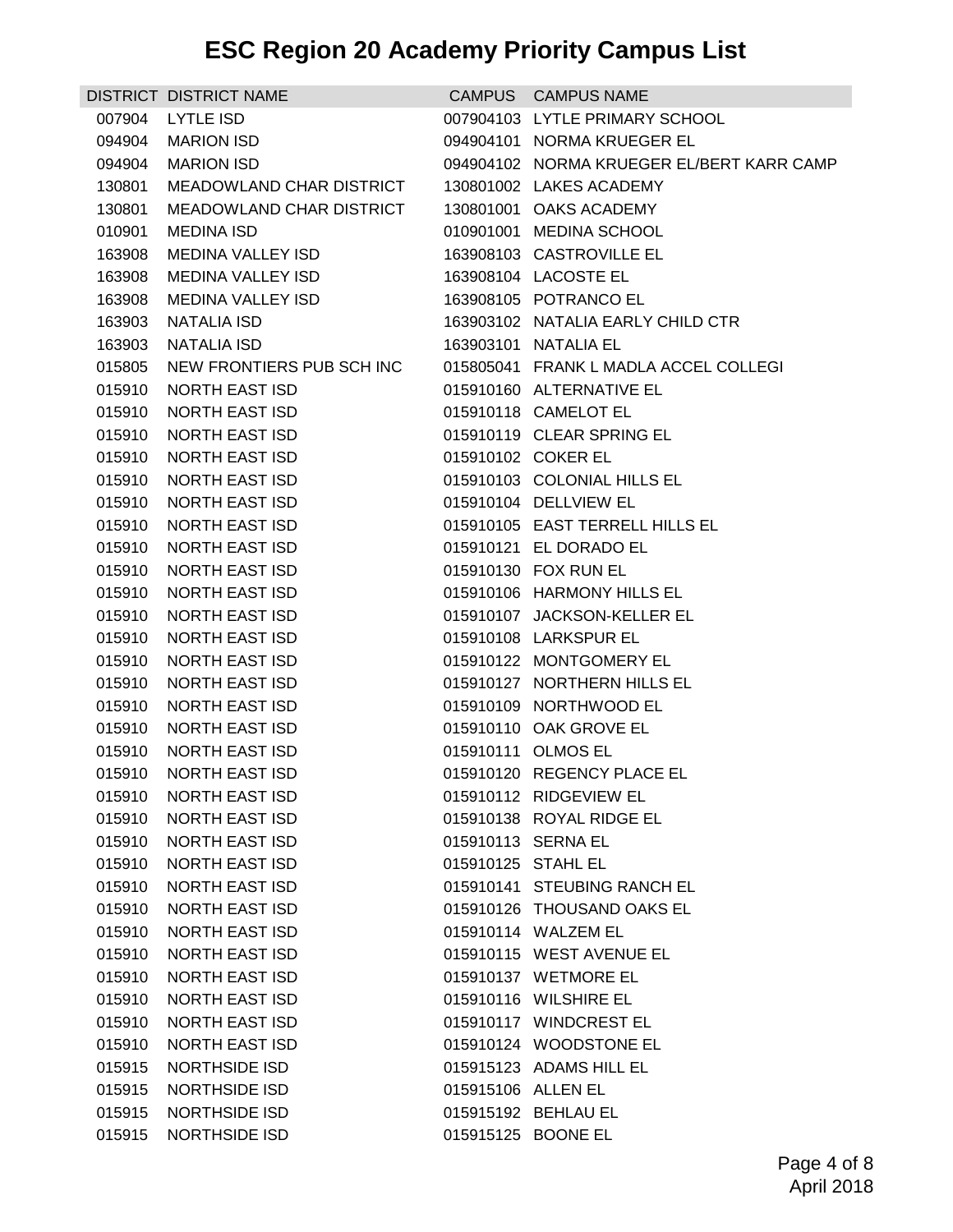|        | DISTRICT DISTRICT NAME |                     | CAMPUS CAMPUS NAME               |
|--------|------------------------|---------------------|----------------------------------|
| 015915 | <b>NORTHSIDE ISD</b>   |                     | 015915150 BRAUCHLE EL            |
| 015915 | <b>NORTHSIDE ISD</b>   | 015915166 BURKE EL  |                                  |
| 015915 | NORTHSIDE ISD          | 015915101 CABLE EL  |                                  |
| 015915 | <b>NORTHSIDE ISD</b>   |                     | 015915128 CARLOS COON EL         |
| 015915 | <b>NORTHSIDE ISD</b>   |                     | 015915177 CARNAHAN EL            |
| 015915 | NORTHSIDE ISD          | 015915135 CODY EL   |                                  |
| 015915 | NORTHSIDE ISD          |                     | 015915115 COLONIES NORTH EL      |
| 015915 | NORTHSIDE ISD          |                     | 015915035 DAEP AT HOLMGREEN      |
| 015915 | NORTHSIDE ISD          |                     | 015915171 DRIGGERS EL            |
| 015915 | NORTHSIDE ISD          | 015915145 ELROD EL  |                                  |
| 015915 | <b>NORTHSIDE ISD</b>   |                     | 015915124 ESPARZA EL             |
| 015915 | <b>NORTHSIDE ISD</b>   | 015915156 EVERS EL  |                                  |
| 015915 | NORTHSIDE ISD          |                     | 015915151 FERNANDEZ EL           |
| 015915 | NORTHSIDE ISD          | 015915226 FIELDS EL |                                  |
| 015915 | <b>NORTHSIDE ISD</b>   | 015915107 FISHER EL |                                  |
| 015915 | <b>NORTHSIDE ISD</b>   |                     | 015915141 FORESTER EL            |
| 015915 | <b>NORTHSIDE ISD</b>   | 015915144 GALM EL   |                                  |
| 015915 | <b>NORTHSIDE ISD</b>   | 015915111 GLASS EL  |                                  |
| 015915 | <b>NORTHSIDE ISD</b>   | 015915102 GLENN EL  |                                  |
| 015915 | NORTHSIDE ISD          |                     | 015915103 GLENOAKS EL            |
| 015915 | <b>NORTHSIDE ISD</b>   |                     | 015915184 HATCHETT EL            |
| 015915 | NORTHSIDE ISD          |                     | 015915004 HOLMGREEN CENTER       |
| 015915 | NORTHSIDE ISD          |                     | 015915119 HOWSMAN EL             |
| 015915 | <b>NORTHSIDE ISD</b>   | 015915105 HULL EL   |                                  |
| 015915 | <b>NORTHSIDE ISD</b>   |                     | 015915138 KNOWLTON EL            |
| 015915 | <b>NORTHSIDE ISD</b>   |                     | 015915108 LEON VALLEY EL         |
| 015915 | <b>NORTHSIDE ISD</b>   | 015915168 LEWIS EL  |                                  |
| 015915 | <b>NORTHSIDE ISD</b>   | 015915131 LINTON EL |                                  |
| 015915 | <b>NORTHSIDE ISD</b>   |                     | 015915109 LOCKE HILL EL          |
| 015915 | NORTHSIDE ISD          |                     | 015915189 MARTIN EL              |
| 015915 | <b>NORTHSIDE ISD</b>   |                     | 015915158 MCDERMOTT EL           |
| 015915 | NORTHSIDE ISD          | 015915185 MEAD EL   |                                  |
| 015915 | <b>NORTHSIDE ISD</b>   |                     | 015915117 MEADOW VILLAGE EL      |
| 015915 | <b>NORTHSIDE ISD</b>   |                     | 015915162 MICHAEL EL             |
| 015915 | <b>NORTHSIDE ISD</b>   |                     | 015915130 MURNIN EL              |
| 015915 | NORTHSIDE ISD          | 015915160 MYERS EL  |                                  |
| 015915 | <b>NORTHSIDE ISD</b>   |                     | 015915136 NORTHWEST CROSSING EL  |
| 015915 | <b>NORTHSIDE ISD</b>   |                     | 015915118 OAK HILLS TERRACE EL   |
| 015915 | <b>NORTHSIDE ISD</b>   | 015915182 OTT EL    |                                  |
| 015915 | NORTHSIDE ISD          |                     | 015915122 PASSMORE EL            |
| 015915 | NORTHSIDE ISD          |                     | 015915112 POWELL EL              |
| 015915 | <b>NORTHSIDE ISD</b>   |                     | 015915250 PUPIL PERSONNEL CAMPUS |
| 015915 | <b>NORTHSIDE ISD</b>   |                     | 015915169 RHODES EL              |
| 015915 | NORTHSIDE ISD          |                     | 015915143 SCOBEE EL              |
| 015915 | NORTHSIDE ISD          |                     | 015915149 THORNTON EL            |
| 015915 | NORTHSIDE ISD          |                     | 015915132 TIMBERWILDE EL         |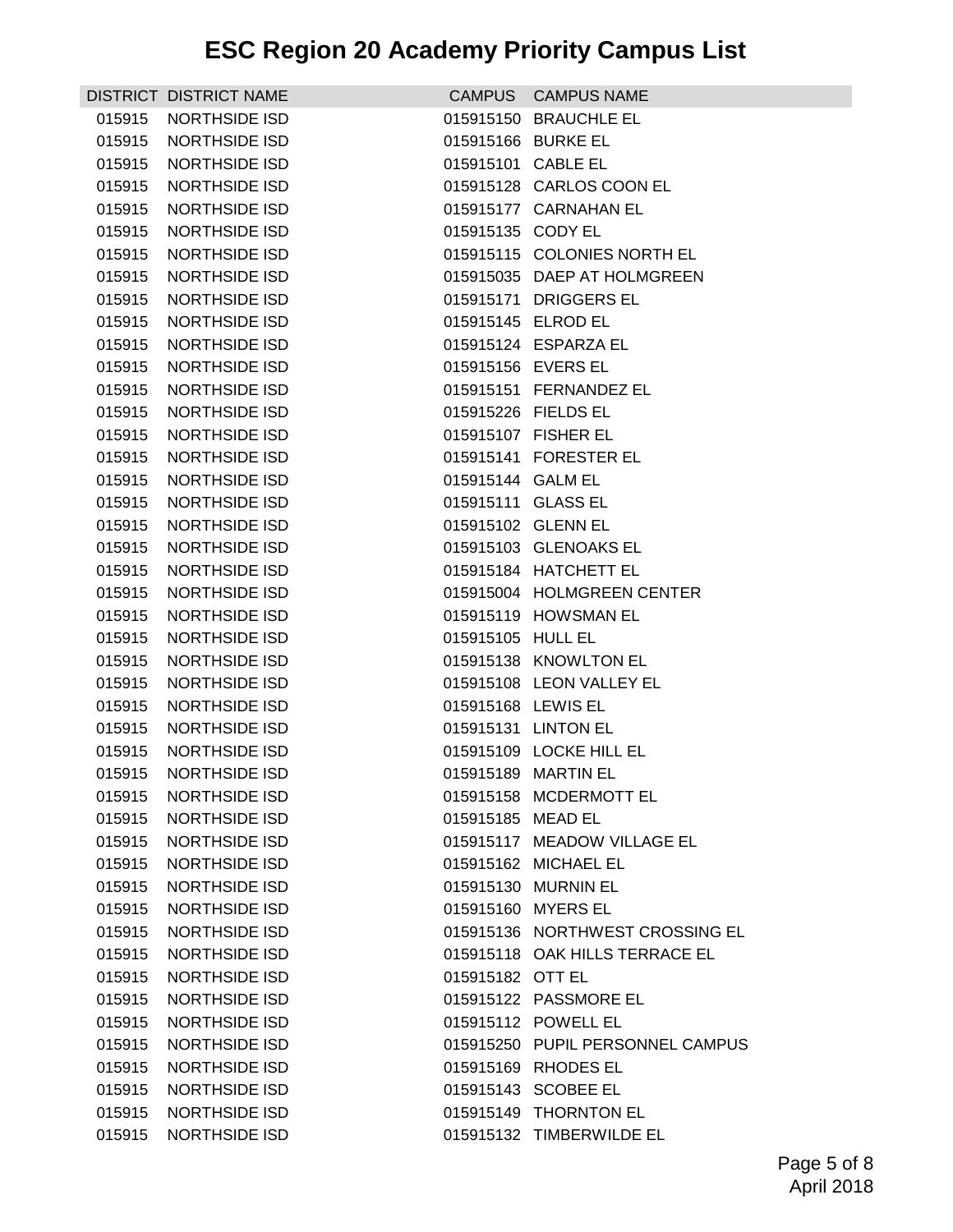|        | DISTRICT DISTRICT NAME |                    | CAMPUS CAMPUS NAME                        |
|--------|------------------------|--------------------|-------------------------------------------|
| 015915 | NORTHSIDE ISD          |                    | 015915113 VALLEY HI EL                    |
| 015915 | NORTHSIDE ISD          |                    | 015915116 VILLARREAL EL                   |
| 015915 | <b>NORTHSIDE ISD</b>   | 015915183 WARD EL  |                                           |
| 015915 | NORTHSIDE ISD          |                    | 015915114 WESTWOOD TERRACE EL             |
| 082903 | <b>PEARSALL ISD</b>    |                    | 082903103 PEARSALL INT                    |
| 082903 | PEARSALL ISD           |                    | 082903104 TED FLORES EL                   |
| 007905 | <b>PLEASANTON ISD</b>  |                    | 007905103 PLEASANTON EL                   |
| 007905 | PLEASANTON ISD         |                    | 007905105 PLEASANTON PRI                  |
| 007906 | POTEET ISD             |                    | 007906101 POTEET EL                       |
| 007906 | POTEET ISD             |                    | 007906102 POTEET INT                      |
| 232902 | <b>SABINAL ISD</b>     |                    | 232902101 SABINAL EL                      |
| 015907 | SAN ANTONIO ISD        |                    | 015907026 ADVANCED LEARNING ACADEMY       |
| 015907 | SAN ANTONIO ISD        |                    | 015907117 AGNES COTTON ACADEMY            |
| 015907 | <b>SAN ANTONIO ISD</b> |                    | 015907101 ARNOLD EL                       |
|        | 015907 SAN ANTONIO ISD |                    | 015907105 BASKIN EL                       |
| 015907 | SAN ANTONIO ISD        |                    | 015907106 BEACON HILL ACADEMY             |
| 015907 | SAN ANTONIO ISD        |                    | 015907107 BONHAM ACADEMY                  |
| 015907 | <b>SAN ANTONIO ISD</b> |                    | 015907147 BOWDEN ACADEMY                  |
| 015907 | <b>SAN ANTONIO ISD</b> |                    | 015907112 BRISCOE EL                      |
| 015907 | SAN ANTONIO ISD        |                    | 015907114 CAMERON EL                      |
| 015907 | <b>SAN ANTONIO ISD</b> |                    | 015907240 CARROLL EARLY CHILDHOOD CAMPUS  |
| 015907 | SAN ANTONIO ISD        |                    | 015907103 CHARLES C BALL ACADEMY          |
| 015907 | <b>SAN ANTONIO ISD</b> |                    | 015907129 CHARLES GRAEBNER EL             |
| 015907 | SAN ANTONIO ISD        |                    | 015907201 CHILDREN'S SHELTER OF SA        |
| 015907 | <b>SAN ANTONIO ISD</b> |                    | 015907116 COLLINS GARDEN EL               |
| 015907 | <b>SAN ANTONIO ISD</b> |                    | 015907162 DAVID BARKLEY/FRANCISCO RUIZ EL |
| 015907 | SAN ANTONIO ISD        |                    | 015907118 DAVID CROCKETT EL               |
| 015907 | SAN ANTONIO ISD        |                    | 015907121 DE ZAVALA EL                    |
|        | 015907 SAN ANTONIO ISD |                    | 015907153 DORIE MILLER EL                 |
| 015907 | <b>SAN ANTONIO ISD</b> |                    | 015907119 DOUGLASS EL                     |
| 015907 | <b>SAN ANTONIO ISD</b> |                    | 015907141 ELOISE JAPHET ACADEMY           |
| 015907 | <b>SAN ANTONIO ISD</b> |                    | 015907123 FENWICK EL                      |
| 015907 | <b>SAN ANTONIO ISD</b> |                    | 015907125 FOSTER ACADEMY                  |
|        | 015907 SAN ANTONIO ISD |                    | 015907126 FRANKLIN EL                     |
|        | 015907 SAN ANTONIO ISD | 015907127 GATES EL |                                           |
|        | 015907 SAN ANTONIO ISD |                    | 015907143 GEORGE E KELLY EL               |
| 015907 | <b>SAN ANTONIO ISD</b> |                    | 015907179 HAWTHORNE PK-8 ACADEMY          |
| 015907 | <b>SAN ANTONIO ISD</b> | 015907132 HERFF EL |                                           |
|        | 015907 SAN ANTONIO ISD |                    | 015907134 HIGHLAND HILLS EL               |
|        | 015907 SAN ANTONIO ISD |                    | 015907135 HIGHLAND PARK EL                |
|        | 015907 SAN ANTONIO ISD |                    | 015907136 HILLCREST EL                    |
| 015907 | SAN ANTONIO ISD        |                    | 015907137 HIRSCH EL                       |
| 015907 | <b>SAN ANTONIO ISD</b> |                    | 015907139 HUPPERTZ EL                     |
|        | 015907 SAN ANTONIO ISD |                    | 015907110 JT BRACKENRIDGE EL              |
|        | 015907 SAN ANTONIO ISD |                    | 015907180 JT BRACKENRIDGE DAEP            |
|        | 015907 SAN ANTONIO ISD |                    | 015907146 LAMAR EL                        |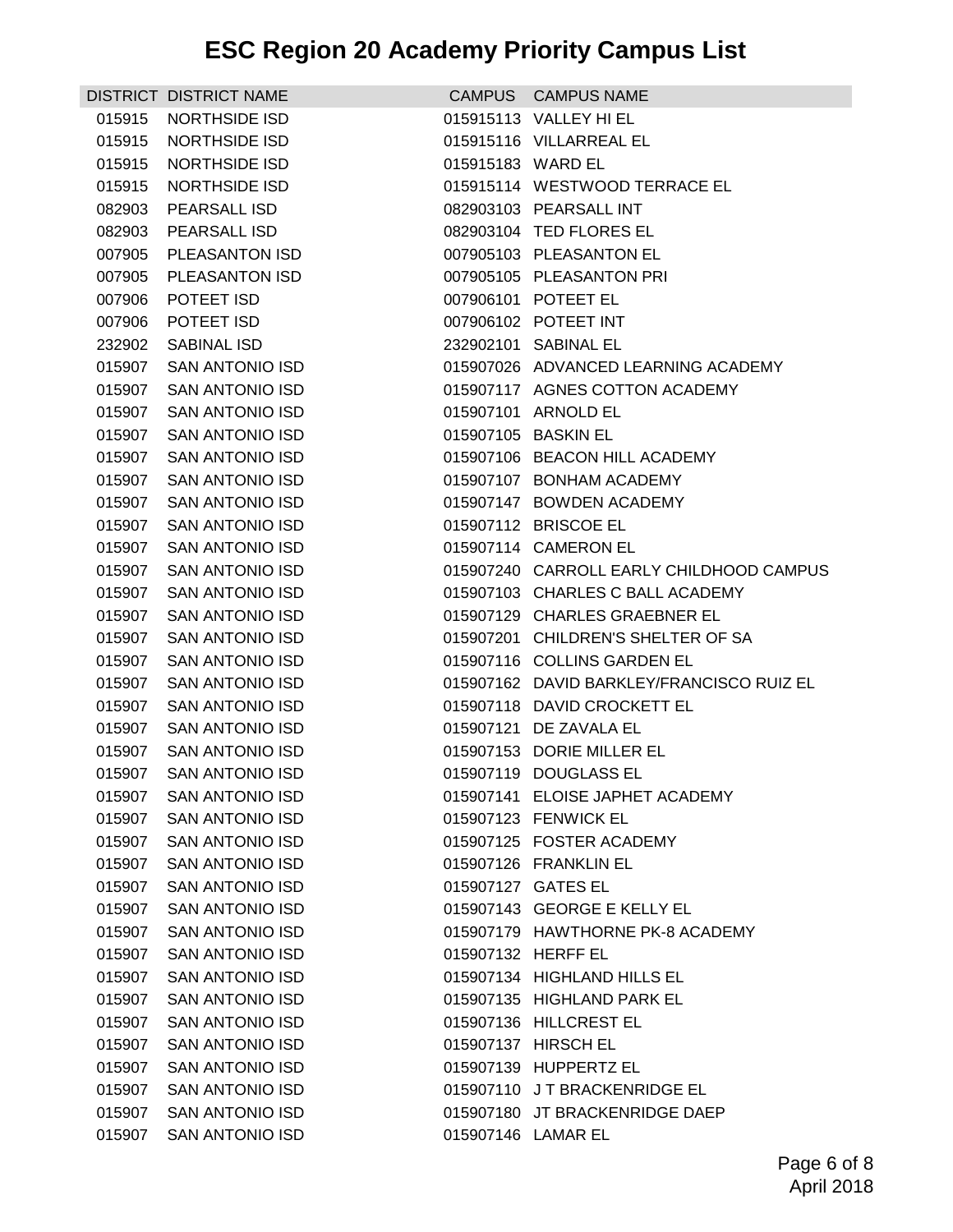|        | <b>DISTRICT DISTRICT NAME</b>                        |                    | CAMPUS CAMPUS NAME                                     |
|--------|------------------------------------------------------|--------------------|--------------------------------------------------------|
| 015907 | <b>SAN ANTONIO ISD</b>                               |                    | 015907142 ML KING ACADEMY                              |
| 015907 | <b>SAN ANTONIO ISD</b>                               |                    | 015907148 MADISON EL                                   |
| 015907 | <b>SAN ANTONIO ISD</b>                               |                    | 015907149 MARGIL EL                                    |
| 015907 | SAN ANTONIO ISD                                      |                    | 015907163 MARK TWAIN DUAL LANG ACA                     |
|        | 015907 SAN ANTONIO ISD                               |                    | 015907150 MAVERICK EL                                  |
| 015907 | <b>SAN ANTONIO ISD</b>                               |                    | 015907210 MISSION ACADEMY                              |
| 015907 | <b>SAN ANTONIO ISD</b>                               |                    | 015907124 MURIEL FORBES ACADEMY                        |
| 015907 | SAN ANTONIO ISD                                      | 015907155 NEAL EL  |                                                        |
| 015907 | <b>SAN ANTONIO ISD</b>                               |                    | 015907157 OGDEN EL                                     |
| 015907 | <b>SAN ANTONIO ISD</b>                               |                    | 015907168 PF STEWART EL                                |
| 015907 | <b>SAN ANTONIO ISD</b>                               |                    | 015907158 PERSHING EL                                  |
| 015907 | SAN ANTONIO ISD                                      |                    | 015907160 RIVERSIDE PARK EL                            |
| 015907 | SAN ANTONIO ISD                                      |                    | 015907131 ROBERT B GREEN EL                            |
| 015907 | <b>SAN ANTONIO ISD</b>                               |                    | 015907140 RODRIGUEZ EL                                 |
| 015907 | <b>SAN ANTONIO ISD</b>                               |                    | 015907161 ROGERS ACADEMY                               |
| 015907 | <b>SAN ANTONIO ISD</b>                               |                    | 015907144 SARAH S KING EL                              |
| 015907 | SAN ANTONIO ISD                                      |                    | 015907164 SCHENCK EL                                   |
| 015907 | SAN ANTONIO ISD                                      | 015907165 SMITH EL |                                                        |
|        | 015907 SAN ANTONIO ISD                               |                    | 015907166 STEELE MONTESSORI ACADEMY                    |
| 015907 | SAN ANTONIO ISD                                      |                    | 015907169 STORM EL                                     |
| 015907 | <b>SAN ANTONIO ISD</b>                               |                    | 015907172 WASHINGTON EL                                |
| 015907 | <b>SAN ANTONIO ISD</b>                               |                    | 015907174 WILSON EL                                    |
| 015907 | <b>SAN ANTONIO ISD</b>                               |                    | 015907175 WOODLAWN ACADEMY                             |
| 015907 | SAN ANTONIO ISD                                      |                    | 015907176 WOODLAWN HILLS EL                            |
| 015907 | <b>SAN ANTONIO ISD</b>                               |                    | 015907177 YOUNG MEN'S LEADERSHIP ACADEMY               |
| 094902 | SCHERTZ-CIBOLO-U CITY ISD                            |                    | 094902108 LAURA INGALLS WILDER INT                     |
| 094902 | SCHERTZ-CIBOLO-U CITY ISD                            |                    | 094902102 ROSE GARDEN EL                               |
| 094902 | SCHERTZ-CIBOLO-U CITY ISD<br>SCHOOL OF EXCEL IN EDUC |                    | 094902103 SCHERTZ EL<br>015806106 DR DAVID C WALKER EL |
| 015806 | 015806 SCHOOL OF EXCEL IN EDUC                       |                    | 015806101 DR HARMON W KELLEY EL                        |
|        | 015827 SCHOOL OF SCI AND TECH                        |                    | 015827002 SCHOOL OF SCI AND TECH - ALAMO               |
| 015831 | SCHOOL OF SCI AND TECH DIS                           |                    | 015831001 SCHOOL OF SCI AND TECH DISCOVERY             |
| 015909 | SOMERSET ISD                                         |                    | 015909104 S/SGT MICHAEL P BARRERA VET EL               |
| 015909 | <b>SOMERSET ISD</b>                                  |                    | 015909105 SAVANNAH HEIGHTS INT                         |
| 015909 | SOMERSET ISD                                         |                    | 015909103 SOMERSET EARLY CHILDHOOD EL                  |
| 015909 | SOMERSET ISD                                         |                    | 015909101 SOMERSET EL                                  |
| 015908 | SOUTH SAN ANTONIO ISD                                |                    | 015908109 FIVE PALMS EL                                |
| 015908 | SOUTH SAN ANTONIO ISD                                |                    | 015908108 FRANK MADLA EL                               |
| 015908 | SOUTH SAN ANTONIO ISD                                |                    | 015908104 HUTCHINS EL                                  |
| 015908 | SOUTH SAN ANTONIO ISD                                |                    | 015908105 KINDRED EL                                   |
| 015908 | SOUTH SAN ANTONIO ISD                                |                    | 015908112 MIGUEL CARRILLO JR EL                        |
| 015908 | SOUTH SAN ANTONIO ISD                                |                    | 015908110 NEIL ARMSTRONG EL                            |
| 015908 | SOUTH SAN ANTONIO ISD                                |                    | 015908106 PALO ALTO EL                                 |
| 015908 | SOUTH SAN ANTONIO ISD                                | 015908107 PRICE EL |                                                        |
|        | 015908 SOUTH SAN ANTONIO ISD                         |                    | 015908113 ROY BENAVIDEZ EL                             |
| 015917 | SOUTHSIDE ISD                                        |                    | 015917105 FREEDOM EL                                   |